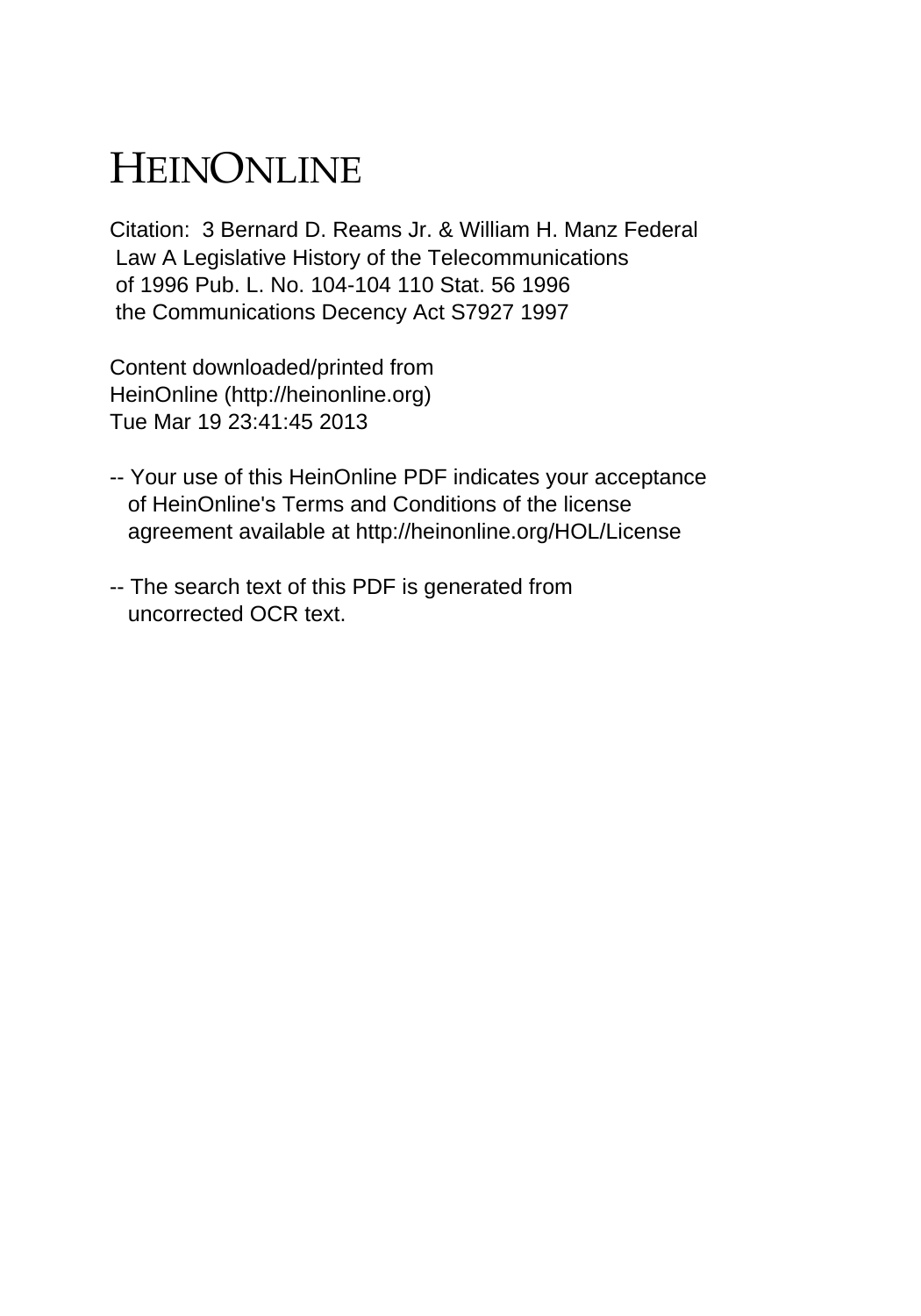**(A)** Section 4(fXlHXN) **(41 U.S.C.** 4(fX4(BI) is amended by striking "transmissions, or in<br>the preparation or distribution of any publi-<br>cation used in preparation for obtaining<br>armateur station operator licenses," and in-<br>acting "transmission".

(B) The Commission shall modify its rules<br>growning the armsteur radio examination<br>process by eliminating burdensome record<br>manitations.com<br>diatomatic sind annual financial certification requirements.<br>(14) STREAMLINT NON-B censes so as to streamline or eliminate com-<br>parative renewal hearings where such hear-<br>ings are unnecessary or unduly burdensome.<br>On page 117, between lines 21 and 22, insert

the **following.**

**(d) REGULATORY RELIEF.—**<br>**(d) REGULATORY RELIEF.—**<br>(1) STREAMLINED PROCEDURES FOR CHANGES (1) STREAMLINED PROCEDURES FOR CHANGES<br>IN CHARGES, CLASSIFICATIONS, REOULATIONS,<br>OR PRACTICES.-

**(A)** Section 204(a) **(47 U.S.C. 204(a)) Is** amended--<br>
(i) by striking "12 months" the first place<br>it appears in paragraph (2)(A) and inserting<br>"5 months";

**(11) by striking** "effective." **and all** that **follows in** paragraph (2)A) **and** Inserting **"of**fective."; and<br>**(iii) by:** adding at the end thereof the fol-

lowing, **"(3) A** local exchange carler may file with the Commission **a** new or revised charge.

classification, regulation, or practice on a streaminad basis. Any such charge, classification or practice shall be<br>flexible dewind and shall be offective 7 days of the<br>demond law in the case of a reduction in rates) or 13

**(S)** Section **20(b) (41 U.S.C. 28(b)) is**

amended- **(I) by striking "11 montha" the first place it appearl** in paragraph **(I) and** inserting **"'** months": **and** " **(i1) by** striking **"filed," and all** that follows

in paragraph (1) and inserting "filed.",<br>(2) EXTREGIONS OF LINES UNDER SECTION 21;<br>ARMIS REPORTS.... Notwithstanding section<br>505, the Commission shall permit any local<br>exchange carrier....

(A) to be exempt from the requirements of<br>each on 214 of the Communications Act of<br>1934 for the extension of any line; and<br> $(B)$  to file cost allocation manuals and<br>ARMIS reports annually, to the extent such<br>exerter is req

ports. POREBRARANCE AUTHORITY NOT LIM-<br>(3) DESCRIPTION In this subsection shall be<br>construed to limit the authority of the Com-<br>mission or a State to waive, modify, or fore-<br>mission or a State to waive, modify, or fore-<br>be

law.<br>
The page 118, line 20, strike the closing<br>
Con page 118, line 20, strike the closing<br>
Con page 118, between lines 20 and 21, insert<br>
the following:<br>
"(c). CLASSTFIGENT OF CARRERS.—In<br>
cleasifying carriers according t quirements to account for inflation as of the<br>release date of the Commission's Report and<br>Order in CC Docket No. 91-141, and annually<br>thereafter. This subsection shall take effect<br>on the data of enactment of the Tele-<br>comm

USE TAIL DEVISIONS CARRIER CONDUCTS CARRIER CONDUCTS.<br>
The following:<br>
the following:<br>
the following:<br>
the communications carriers, or class of the issue of spectrum that are<br>
the communications carriers, may submit a peti communications carriers, may submit a peti-<br> **Example 2** bet-<br> **Lion** to the Commission requesting that the rier or those carriers, or any service offered best estimates of projected spectrum needs<br>by that carrier or carriers. Any such petition in the United States;<br>shall be deemed granted if the Commission (7) the authority of **the** requirements for forebearanee under sub- tram frequencies using **an** auction process section (a) within **90 days** after the **Commis-** expires on September **30. 1 :** Stn recelve, *it,* unless the **94-day** period **In (a) a** significant portion **of** the reallocated sion may extend the initial 90-day period by **governmental users before that authority example of the Commission finds pines;** 

Congress a report entitled "U.S. National fied applicant through a system of competi-<br>Spectrum Requirements" as required by sec- tire bidding that mests the requirements of<br>tion 113 of the National Telecommunications this

megaherts of spectrum will be needed within permits for new terrestrial digital television<br>the next ten years to meet the expected de- services assigned by the Commission to est<br>mand for land mobile and mobile aatellite (s readed of the pears to meet the expected de-<br>mand for land mobile and mobile at<br>elitic radio services such as of lular telephone service, paying services, personal commu-<br>nication services, and low earth orbiting satilitie service, paring services, personal commu-<br>services, and low earth orbiting sat-<br>ing paragraphs (3) through the sixth orbiting sat-<br>ing paragraphs (3) through (13) as (3) through<br>ellite communications systems;<br>(3) a further

Spectrum. for a total of **264** megahertz, **Is** renumbered, **and** inserting In **lien** thereof needed **If** the United States **is** to **fully Impie- "2".**

Telecommunications **and** Information **Ad- by** adding at the end **the** following **new sub-** ministration Organization Act **(47 U.S.C. 921** sectlons: et seq.) the Federal Government will transfer **"(f) RZLOCATION OF FEDERAL GOVERNMENT**<br>235 megaherts of spectrum from exclusive STATIONS.-

**o page I11. line 4.** strike "may" **and** insert mined governmental and on-governmental

ase, and<br>On page 120, between lines 3 and 4, insert constrained in the feallo-<br>the following:<br>the following: cated for mixed governmental and non-gov-<br>the boot of REGULATION PROCESS.--Any strumental use by 2004;

tion to the Commission requesting that the herts that the Federal Communications<br>Commission exercise the authority granted Commission is currently holding in reserve<br>under this section with respect to that car- for emergin

does **extreme failure of the petition** for the petition for the petition of the rederal Communications Commission to assign radio spec-

extended commission to assign rate of process<br>trum frequencies using an auction process<br>expires on September 30, 1998;<br>(8) a significant portion of the reallocated<br>spectrum will not yet be assigned to non-<br>governmental use

that an extension is necessary to meet the **(9)** the transfer of Federal governmental requirements of subsection (a). The Commis-users from certain valuable radio frequencies **S01n** may grant or deny a petition in while or to other reserved frequencies could be exe-in part **and** shell **explain Its** decislo in writ- dited **If** Federal governmental users *are* poring. **ing. https://william.** mitted to accept reimbursement for reloca **On page 120. line 4. strike "(c) and insert tion costs from non-governmental users; and**<br>  $(10)$  non-governmental reimburgeners of<br>  $(10)$  non-governmental researce relocation costs<br>  $(20)$  non-governmental news relocatio **"(d)". (10)** non-governmental reimbursement **of**

A)".<br>
Foldral governmental users relocation code<br>
STEVENS AMENDMENT NO. 1256 mould allow the market to determine the<br>
mould allow the market to determine the<br>
Mr. STEVENS proposed an amend. (b) EXTENSION AND EXPANSION OF A Mr. STEVENS proposed an amend. (b) **EXTENSION AND EXPANSION OF AUCTION**<br>ment to the bill S. 652, supra; as fol- AUTHORITT,-Bection 309()) (47 U.S.C. 309()))

ment to the bill S. 652, supra; as fol-<br>
lows:<br>
lows:<br>
lows:<br>
lows:<br>
lows:<br>
lows:<br>
lows:<br>
AUTHORITT.—Section 309(j) (47 U.S.C. 309(j))<br>
lows:<br>
At the appropriate place in the bill insert in lieu thereof the following:<br>
th (2) based **on** the best available information **sued by** the Commission for public "sty the report concludes that **an** additional **179 radio** services or **for** licenses or Construction

ment the Intelligent Transportation System (c) REMBURSEMENT OF FEDERAL RELOCA-<br>currently under development by the Depart- TION COSTS.-Section 113 of the National<br>ment of Transportation: Telecommunications and Information A

government use to non-governmental or "(1) lie oexes......... In order to expedite the mined governmental and non-governmental efficient use of the slectromagnetic species between 1994 and 2004;<br>
(5) the Spectrum Reallocat **use** between **134 and 2104; trum and** notwithstanding section **3302(b)** of **(5)** the Spectrum Reallocation **Final** Re- title **31,** United States Code, **any** Federal **en**port submitted to Congress under submitted to Congress a Pederal *Government*<br> **113 city which operates a Pederal Government from any<br>
person for the costs incurred by such Pederal** formation Administration Organization Act person for the costs incurred by such Pederal<br>by the National Telecommunications and In-entity for any modification, replacement, or<br>formation Administration states that, of the re reallocation **from** governmental **to** non-gov- curred **by** that entity **In** relocating the oper- eromental or mixed use- ations of It. Federal Oovernment station or cated for exclusive managements has already been reallo-<br>cated for exclusive non-governmental inte. The stations from one or more radio spectrum. On the exclusive nun-governmental use, requencies to any other trequency or tre-<br>(B) 45 megaherta will be reallocated in 1935 quencies. Any such reimbursements shall be mixed governmental and non-governmental and deposited in the Eccount of the United States.<br>Entred States. **In the United States. In the United States.** The United States. C) 25 megaherts will be reallocated in 1997 shall be available, without appropriation of<br>for exclusive non-governmental use, fincal year limitation, only for the oper-<br>(D) 70 megaherts will be reallocated in 1999 stions of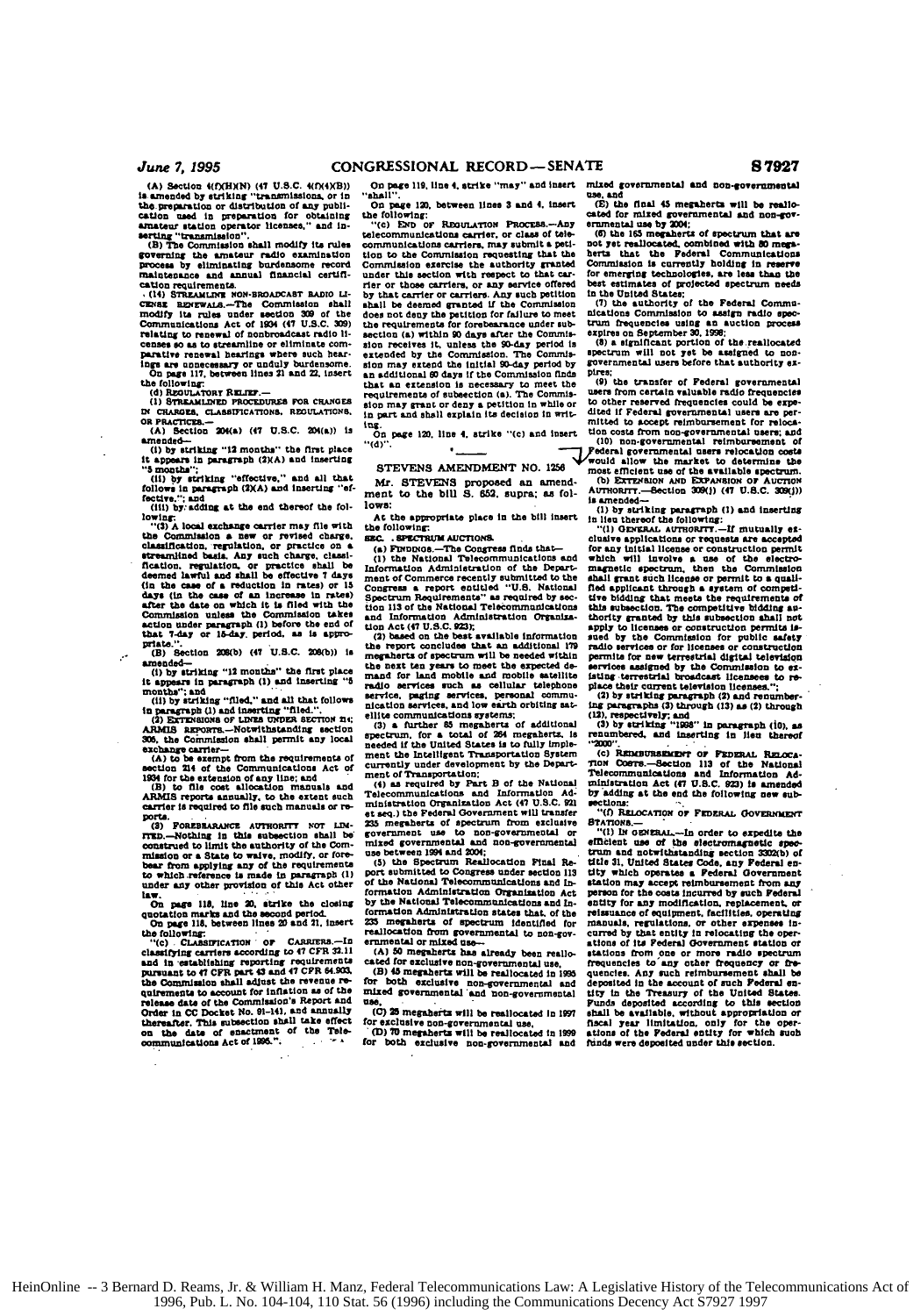HeinOnline -- 3 Bernard D. Reams, Jr. & William H. Manz, Federal Telecommunications Law: A Legislative History of the Telecommunications Act of 1996, Pub. L. No. 104-104, 110 Stat. 56 (1996) including the Communications Decency Act S7928 1997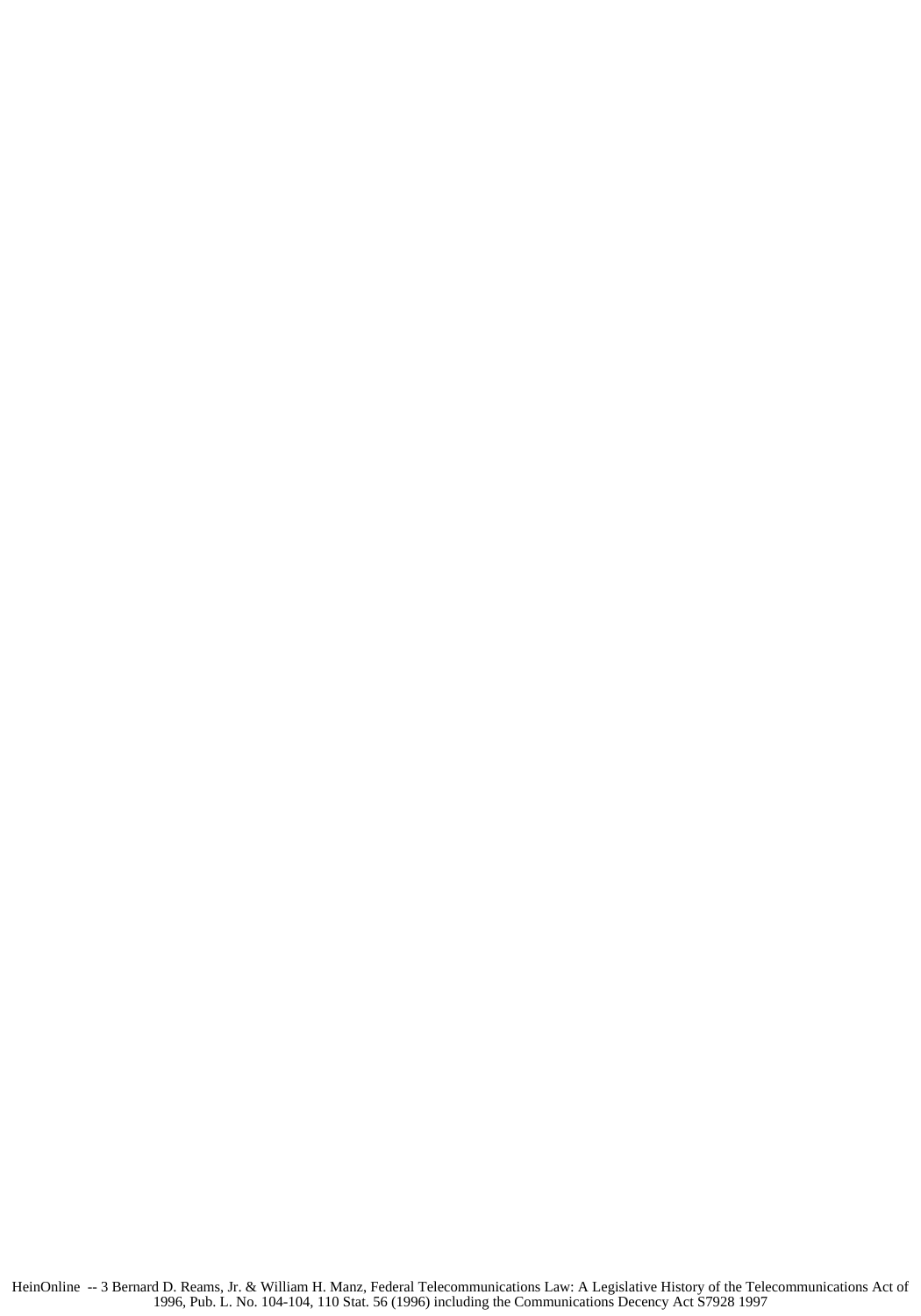## Document No. **<sup>18</sup>**

 $\sim 10^{-11}$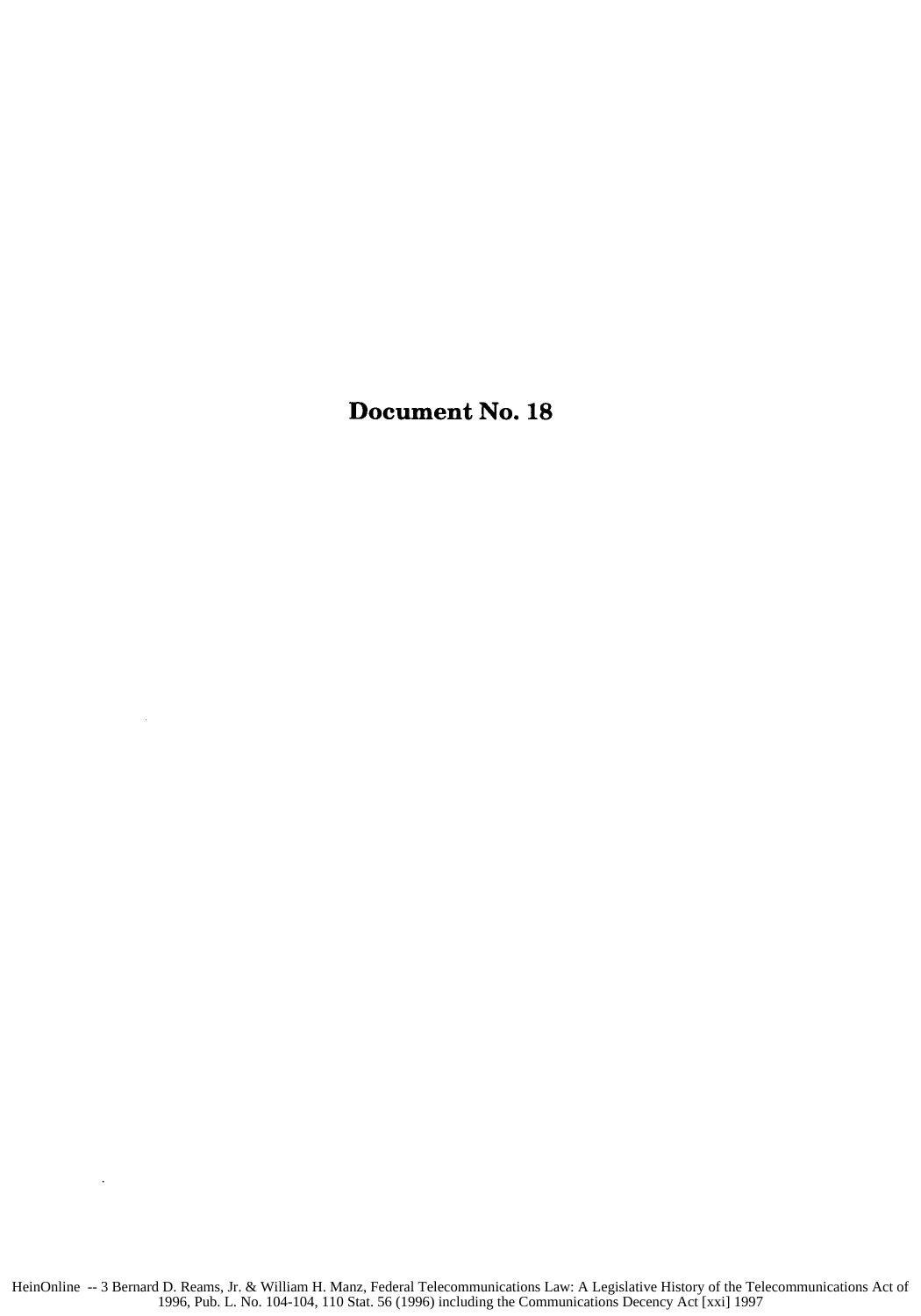HeinOnline -- 3 Bernard D. Reams, Jr. & William H. Manz, Federal Telecommunications Law: A Legislative History of the Telecommunications Act of 1996, Pub. L. No. 104-104, 110 Stat. 56 (1996) including the Communications Decency Act [xxii] 1997